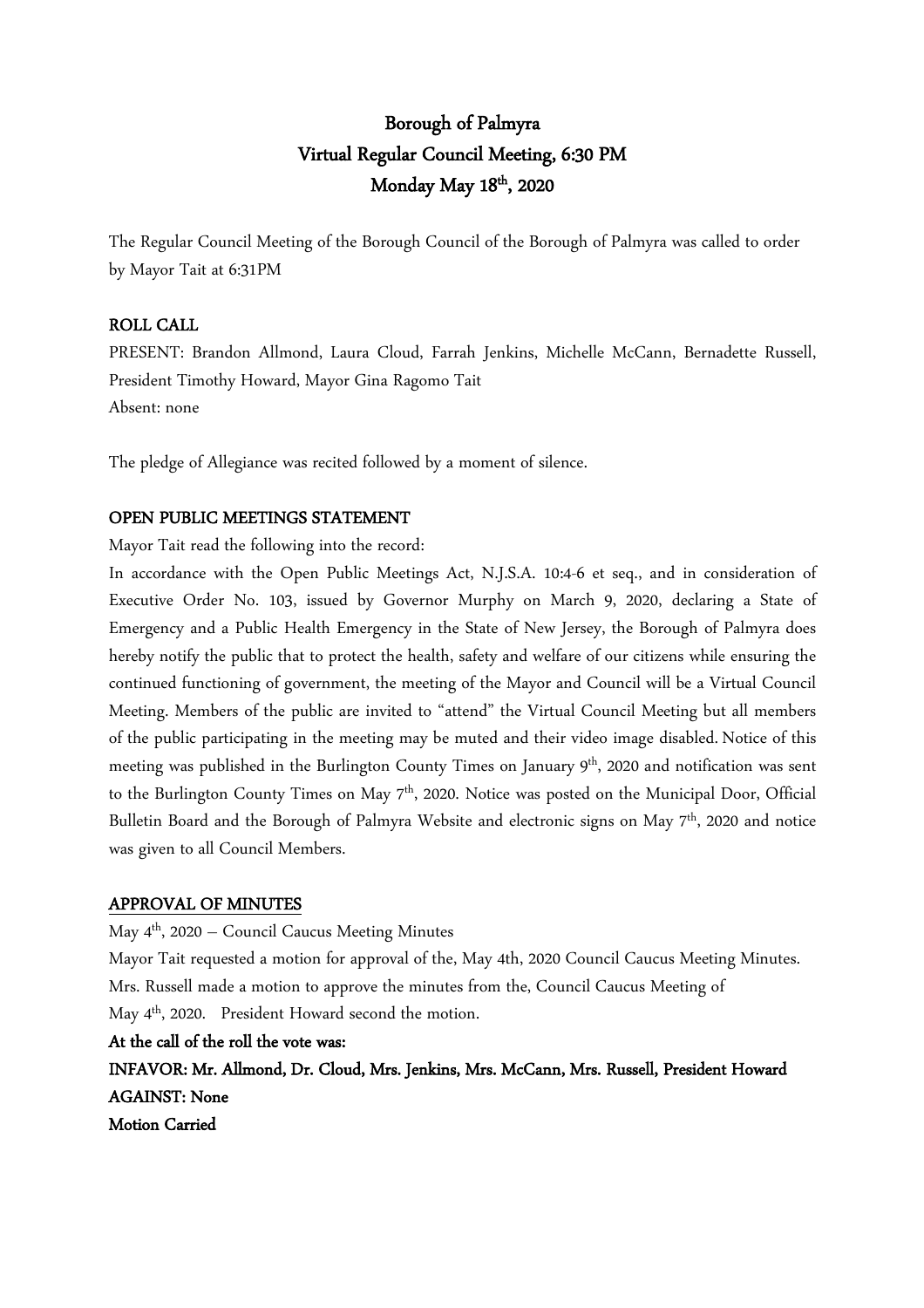## **CORRESPONDENCE**

Municipal Clerk, Ms. Jackson acknowledged the following correspondence received: Letter- Scott Coffina, Burlington County Prosecutor

## PUBLIC COMMENT

Comments submitted for Public comment by the deadline required participants to email their questions or comments in advance to Borough Clerk, Rita Jackson and to include in the subject line "Meeting Question/Comment" and their name and full address. All comments will become part of the record and included with the Meeting Minutes. Comments should be limited to no more than (2) two minutes.

Mayor Tait asked for a motion to open the Public Portion. Mrs. Russell made a motion to open the public portion for comments. President Howard second the motion.

## Comments submitted are as follows:

## Ms. Morison- Harbour Drive - Ms. Morison comment is as follows:

How many full-time employees are on borough payroll? Also, how many additional dependents of those employees are covered on the health insurance?

Mr. Gural indicated the following in regards to her comment:

Mr. Gural indicated on the Borough payroll are 35 full time employees 29 with state health benefits and the 29 employees have 49 additional dependents.

## Mrs. Veitenheimer – Rowland Street – Mrs. Veitenheimer comments is as follows:

After reviewing the 2020 Municipal Budget, I found discrepancies between what the taxpayers are being told on the Borough's web site and what is actually in the proposed Budget.

- 1. The web site states, "All 2% across-the-board increases have been eliminated for all staff saving \$16,700". However, the 2020 appropriations under salary and wages for most positions show various increases. If raises are not being given, shouldn't the 2020 appropriations be the same as the 2019 appropriations for each of those line items?
- 2. The web site states, "Public Events line item has been slashed by \$8000 to just \$2000", but that line item in the budget shows \$4,000 being appropriated in 2020.
- 2. What is Community Youth Program that \$1,970 is being allocated to in 2020?
- 3. Under Anticipated Revenues, there is nothing listed under 2020 for the Recycling Tonnage Grant. Aren't we receiving anything this year even though we continue to recycle? Aren't there any other grants that Palmyra applied for and anticipates receiving this year?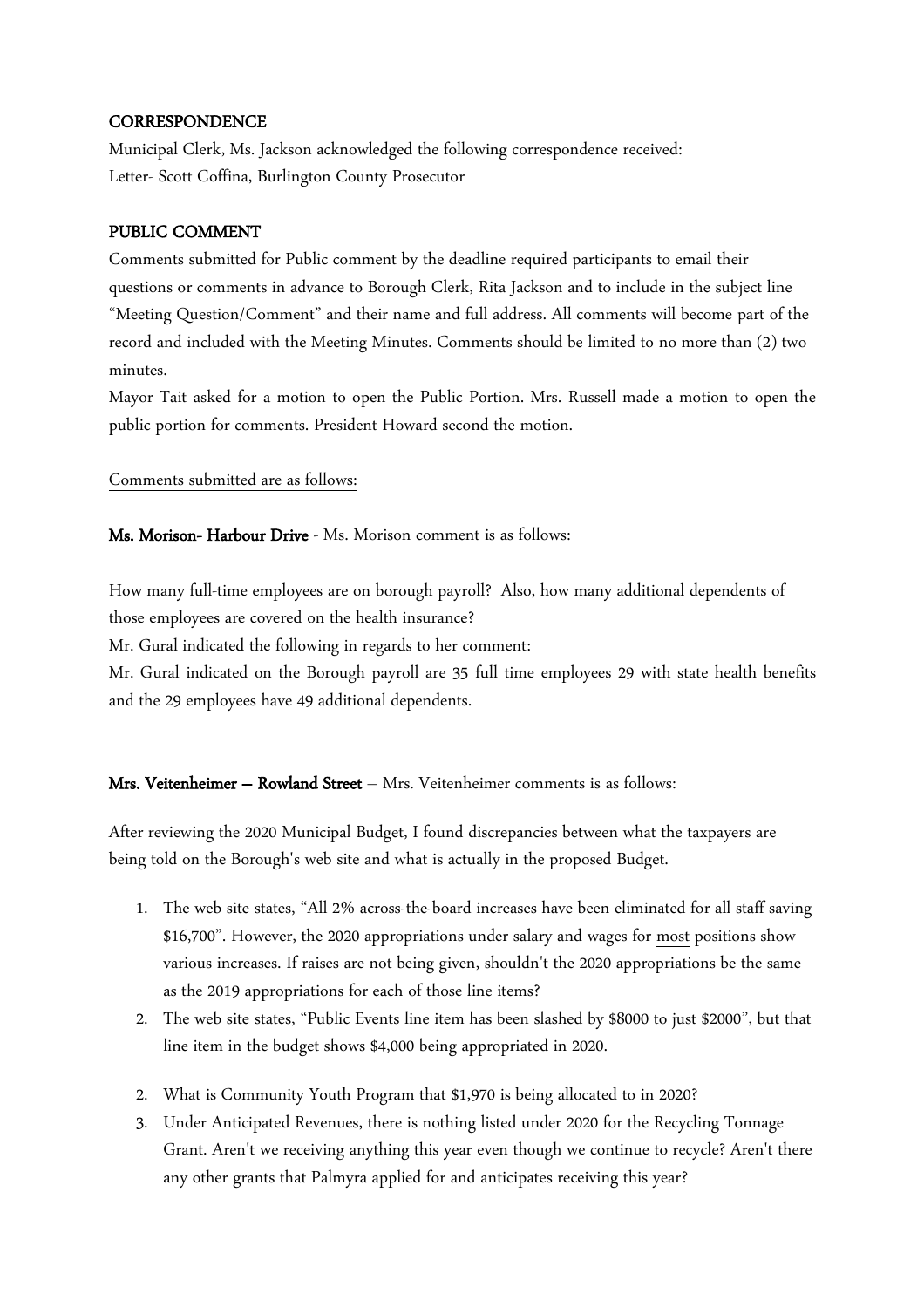I strongly feel more needs to be done to reduce the Municipal tax increase. Palmyra's Municipal Tax Rate as well as the Total Tax Rate is currently the third highest in Burlington County. Where are we the taxpayers supposed to come up with the additional monies? There are many more houses in Palmyra assessed above the \$147,783 average, so the tax increase is considerably higher for them. The Median Home Value in Palmyra is \$178,626.

The County's budget initially called for an increase, but the Freeholder's are working to reduce the budget to no increase. Anything Palmyra can do to reduce the increase would be greatly appreciated. Mr. Gural indicated the following in regards to her comment:

Mr. Gural indicated he would modify the statement on the website to read all non-union and nonuniform employees 2% across the board increases have been eliminated, the Police department in accordance with their PBA/contract they are still entitled to receive their 2% increase. Mr. Gural indicated there could have been some changes, people changing positions, taking on other positions since the budget was completed last year which would account for why the numbers are not the exact same as last year. Mr. Gural indicated there are no 2% across the board increases in the 2020 budget.

Mr. Gural indicated, appropriated under the public events line are three-line items, the Halloween Parade for \$2,000.00, Palmyra Day for 0.00 and public events for \$2,000.00, a total line of \$4,000.00. Mr. Gural noted last year \$10,000.00 was appropriated to the public events line itself, this year it is only \$2,000.00 saving \$8,000.00.

Mr. Gural indicated there are five items in the community youth program line item. Mr. Gural indicated two of those items are not being funded this year, Boys and Girls State and Post Prom. Mr. Gural stated \$500.00 (\$250.00 each a boy and a girl) will be going to scholarships at Palmyra High School and \$1,470.00 is being budgeted for Catholic Charities.

Mr. Gural stated the recycling tonnage grant is not included in anticipated revenue as there is an equal expenditure associated with the grant. He indicated those funds are allocated for a specific purpose and are not deposited for use as general revenue.

Ms. Morrison- Harbour Drive- Ms. Morrison asked if it was a total of 78 people on the health insurance. Mr. Gural indicated yes. Mrs. Morrison stated those people are contributing on average \$16,092.00 a year which is \$141.00 a month towards the health insurance. Mr. Gural indicated that is very close. Ms. Morrison indicated perhaps those employees should be paying more towards their health insurance. Mr. Gural stated the state health benefits program is regulated by the State; he noted our contract with the PBA drives our need to stay with the State health benefits program as most of the full-time employees are in the police department. Mr. Gural noted the health programs including dental, and vision is continually being reviewed.

No other comments submitted, Mayor Tait asked for a motion to close the Public Portion. Mrs. Russell made a motion to close the public portion, President Howard second the motion.

All members present voted in favor of the motion. Motion Carried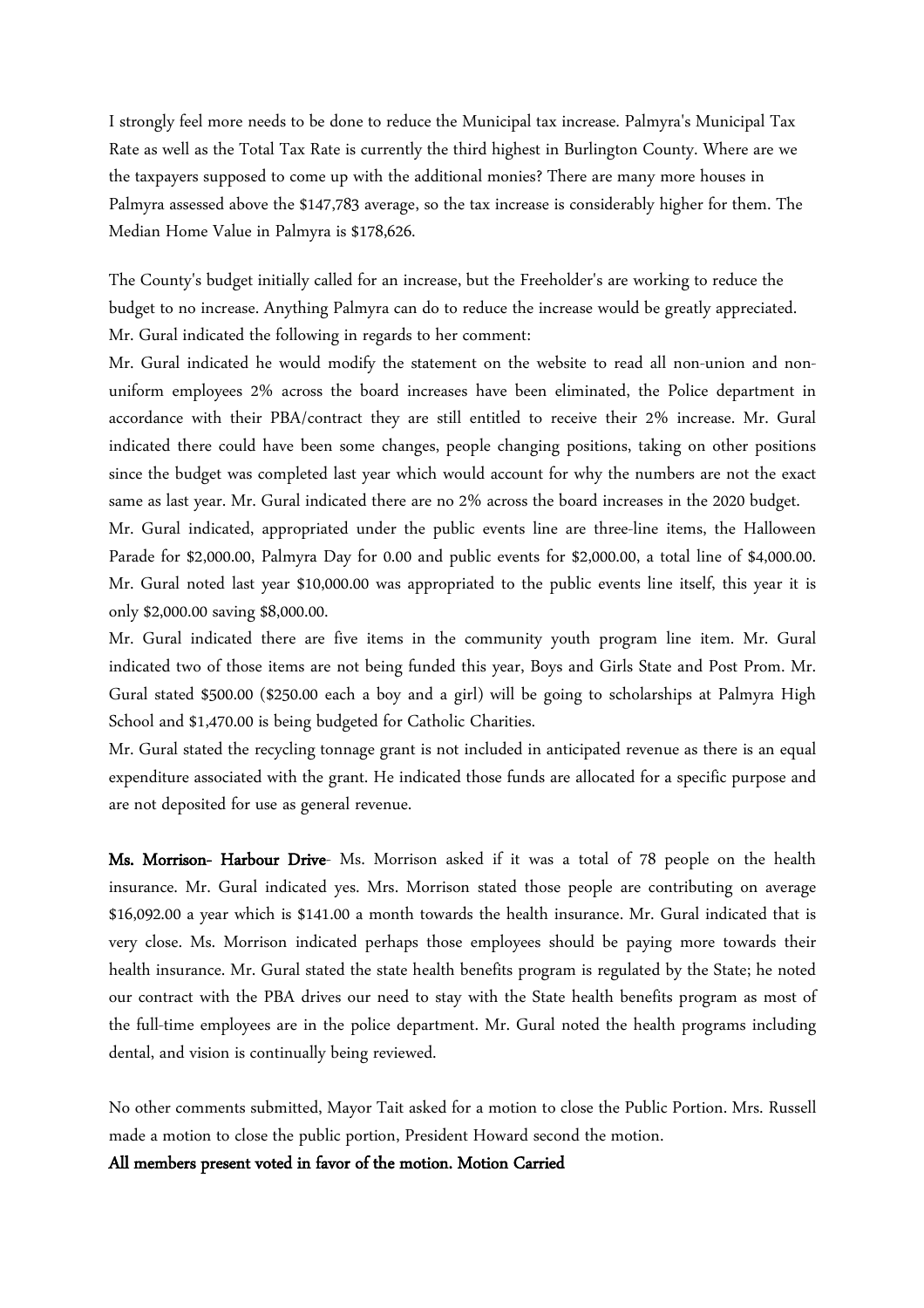## 2020 MUNICIPAL BUDGET

Resolution 2020-124, Resolution to Read the 2020 Municipal Budget by Title Only

Mayor Tait requested a motion for approval of Resolution 2020-124 Resolution to Read the 2020 Municipal Budget by Title Only. Mrs. Russell made a motion to approve Resolution 2020-124. President Howard seconded the motion.

At the call of the roll, the vote was:

INFAVOR: Mr. Allmond, Dr. Cloud, Mrs. Jenkins, Mrs. McCann, Mrs. Russell, President Howard AGAINST: None

Motion Carried, Resolution 2020-124 was approved

Resolution 2020-125, Resolution Authorizing the self-examination of the 2020 Municipal Budget Mayor Tait requested a motion for approval of Resolution 2020-125 authorizing the self-examination of the 2020 Municipal Budget. Mrs. Russell made a motion to approve Resolutions 2020-125. President Howard seconded the motion.

At the call of the roll, the vote was: INFAVOR: Mr. Allmond, Dr. Cloud, Mrs. Jenkins, Mrs. McCann, Mrs. Russell, President Howard AGAINST: None

Motion Carried, Resolution 2020-125 was approved

## Public Hearing 2020 Municipal Budget

Resolution 2020-126, Resolution Authorizing the Adoption of the 2020 Municipal Budget Mayor Tait asked for a motion to open Resolution 2020-126 for public hearing. Mrs. Russell made a motion to open Resolution 2020-126 for public comments. President Howard second the motion All members present voted in favor of the motion.

## No comments

Mayor Tait requested a motion to close the public portion. Mrs. Russell made a motion to close the public hearing, President Howard second the motion.

## All members present voted in favor of the motion.

Mayor Tait asked for a motion to approve Resolution 2020-126 Authorizing the Adoption of the 2020 Municipal Budget. President Russell made a motion to approve Resolution 2020-126. President Howard seconded the motion

At the call of the roll, the vote was: INFAVOR: Mr. Allmond, Dr. Cloud, Mrs. Jenkins, Mrs. McCann, Mrs. Russell, President Howard AGAINST: None Motion Carried, Resolution 2020-126 was approved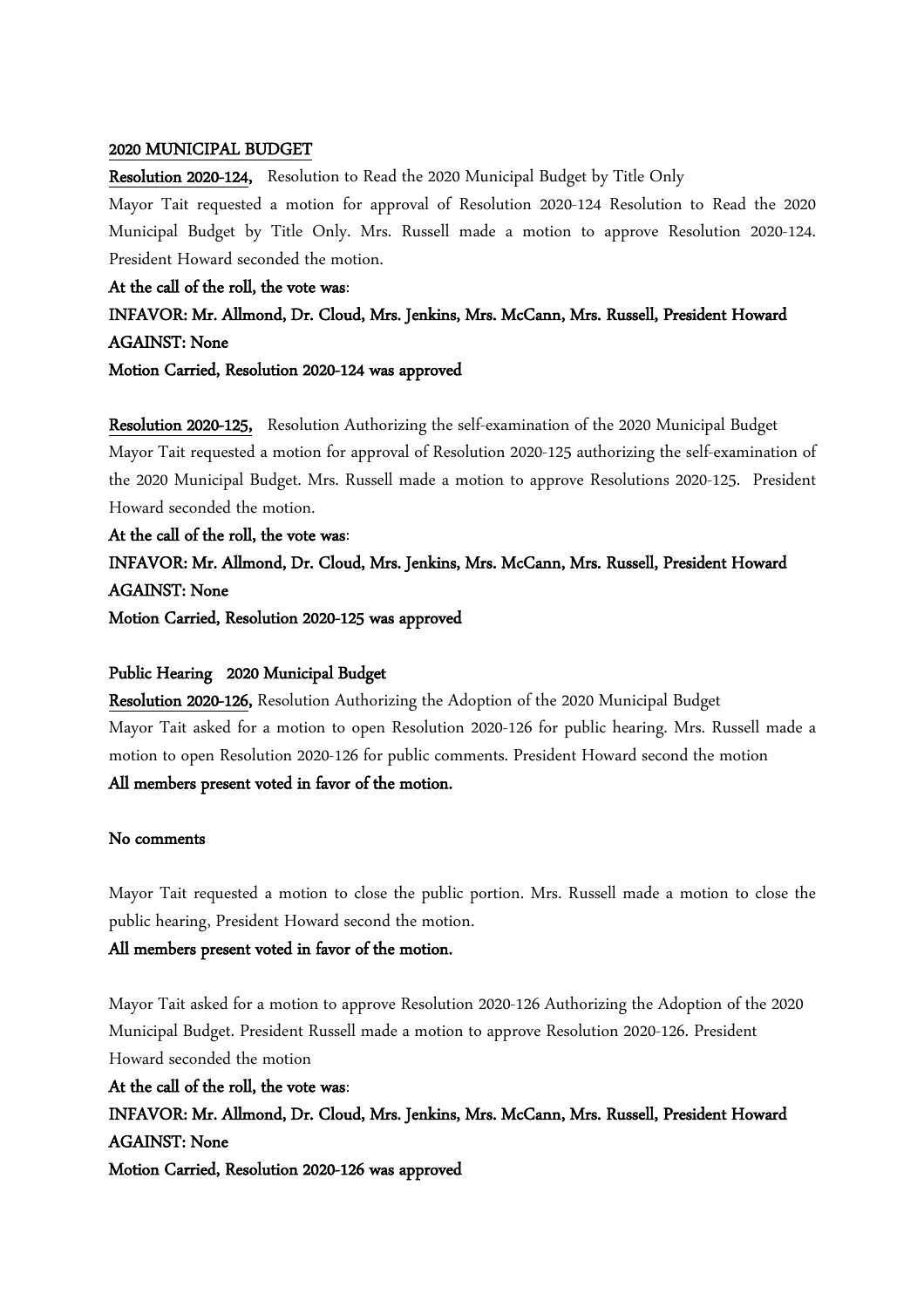## ORDINANCE ON FIRST READING Public Hearing to be held on June 15<sup>th</sup>, 2020

Ordinance 2020-04 An Ordinance of the Borough of Palmyra to Amend the Personnel Policies and Procedures Manual to Cap the Maximum Amount Payable to Non-union Employees for Accrued but Unused Vacation Time to the Sum of \$15,000.00.

Mayor Tait asked if there was any discussion. Mrs. Russell asked if who this applies to could be clarified. Mayor Tait indicated it includes all staff including the Chief of Police and Lt. of the Police Department but not the people in the police department who fall under the PBA agreement. Mr. Jenkins asked how the \$15,000.00 dollars number was derived. Mr. Gural indicated it is the same number currently being used for our sick time policy. Mrs. Jenkins asked if that means someone retiring from the Borough would be able to retire and be paid both \$15,000.00 for accrued sick time and \$15,000.00 for accrued vacation time. Mr. Gural indicated yes. Mrs. Russell indicated that is significantly down from what it is currently. Mr. Gural indicated there is currently no cap on vacation time payout. Mrs. Jenkins asked if there was a need for our police officers not to take their vacation time. Mr. Gural explained the vacation time does not apply to our police officers as they are under the PBA agreement. There was some additional discussion regarding the use and ability of employees to take vacations time due to shortness of staff. Mr. Rosenberg indicated this ordinance is a direct reaction to certain abuses that have occurred thru out the state of New Jersey. Mr. Rosenberg also noted that the accrued time payable must be account for in the budget and affects the tax rate. Mrs. Jenkins indicated the amount could be lowered. Dr. Cloud indicated that allowable number of days to be carried could also be looked at a means of lowering our liability. Mr. Gural noted all employees do not receive sick time; most only get vacation time and PTO, the sick time was eliminated in 2012 and is only paid to those hired prior to that date which amounts to perhaps six employees currently. There was some additional discussion regarding sick time; who has it and the possibility of adding additional sick time for all full-time employees so that in the event of a personal crisis/illness employees would have the time needed so as not to have to rely on the accumulated vacation time. Mrs. Russell and Mrs. Jenkins indicated that the committee should perhaps begin to look at our current sick time policy.

Mayor Tait requested a motion to approve Ordinance 2020-04 An Ordinance of the Borough of Palmyra to Amend the Personnel Policies and Procedures Manual to Cap the Maximum Amount Payable to Non-union Employees for Accrued but Unused Vacation Time to the Sum of \$15,000.00. Mrs. Russell made a motion to approve Ordinance 2020-04. President Howard second the motion. At the call of the roll:

INFAVOR: Mr. Allmond, Dr. Cloud, Mrs. McCann, Mrs. Russell, President Howard AGAINST: Mrs. Jenkins Motion carried. Ordinance 2020-04 was approved on first reading.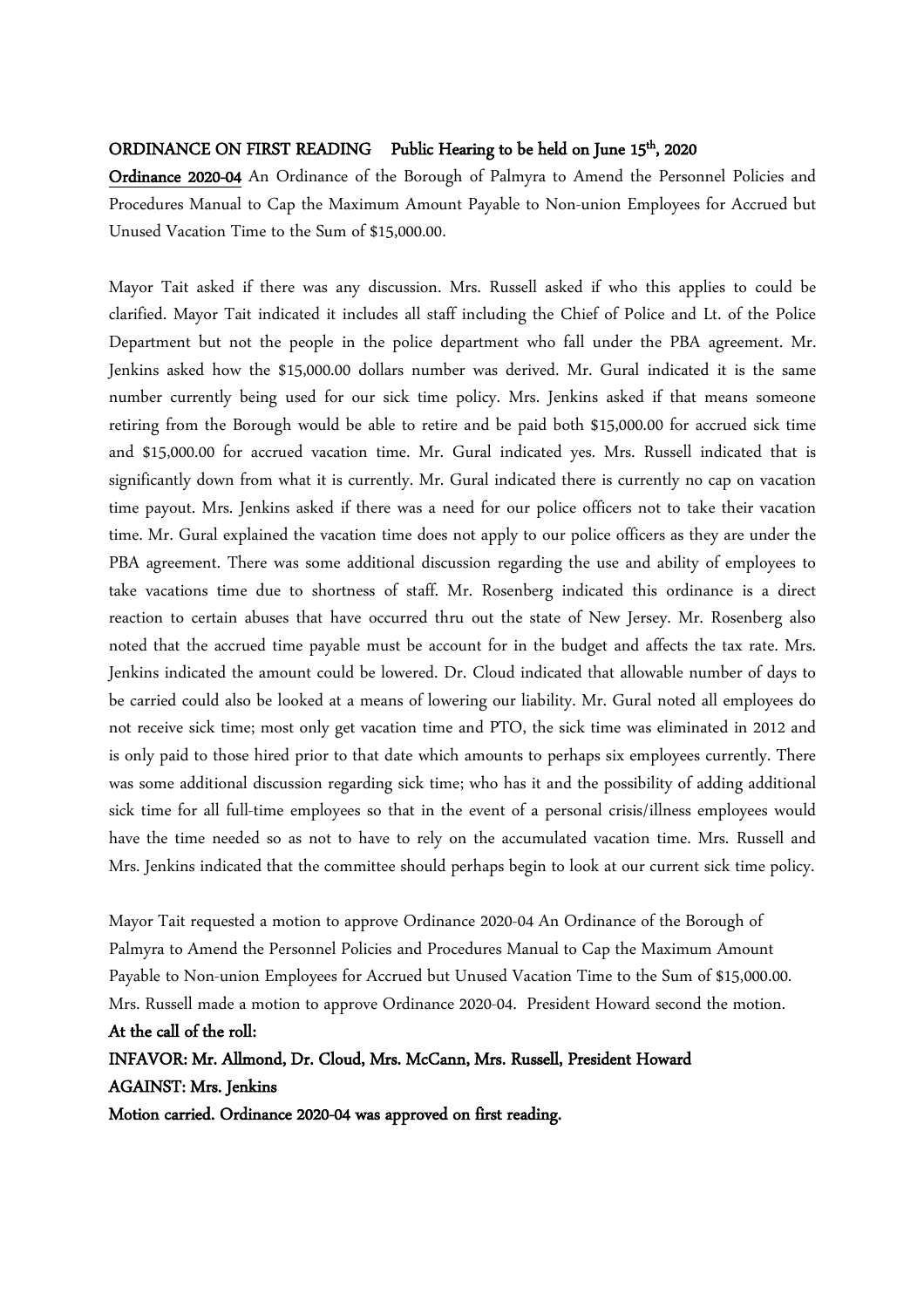## ORDINANCE ON SECOND READING (Public Hearing)

Ordinance 2020-03 An Ordinance of the Borough of Palmyra Appropriating the Sum of \$25,000.00, from the Capital Improvement Fund, For the Intersection Landscaping Improvements in the Borough of Palmyra

Mayor Tait asked for a motion to open Ordinance 2020-03 for public hearing. Mrs. Russell made a motion to open Ordinance 2020-03 for public comments. President Howard second the motion All members present voted in favor of the motion.

Dr. Cloud asked who would be maintaining the beds once planted. Mr. Gural indicated public works.

No other comments Mayor Tait requested a motion to close the public portion. Mrs. Russell made a motion to close the public hearing, President Howard second the motion.

## All members present voted in favor of the motion.

Mayor Tait requested a motion to approve Ordinance 2020-03 An Ordinance of the Borough of Palmyra Appropriating the Sum of \$25,000.00, from the Capital Improvement Fund, For the Intersection Landscaping Improvements in the Borough of Palmyra

Mrs. Russell made a motion to approve Ordinance 2020-03. President Howard second the motion. At the call of the roll:

## INFAVOR: Mr. Allmond, Dr. Cloud, Mrs. Jenkins, Mrs. McCann, Mrs. Russell, President Howard AGAINST: None

Motion carried. Ordinance 2020-03 was approved.

## RESOLUTION

Resolution 2020-127, Resolution Authorizing the Payment of Bills for the Month of May 2020 in the Amount of \$1,659,348.64.

Mayor Tait requested a motion for approve Resolution 2020-127. Mrs. Russell made a motion to approve Resolutions 2020-127. President Howard seconded the motion.

At the call of the roll, the vote was:

INFAVOR: Mr. Allmond, Dr. Cloud, Mrs. Jenkins, Mrs. McCann, Mrs. Russell, President Howard AGAINST: None

Motion Carried, Resolution 2020-127 was approved.

## REDEVELOPMENT

Mr. Gural indicated a preliminary negotiation meeting was held last week and it was very productive. Mr. Gural indicated we received the acceptable use determination for the dredge spoils stored in the CDF. Mr. Gural stated we also served a will serve letter to the redeveloper which allows them to make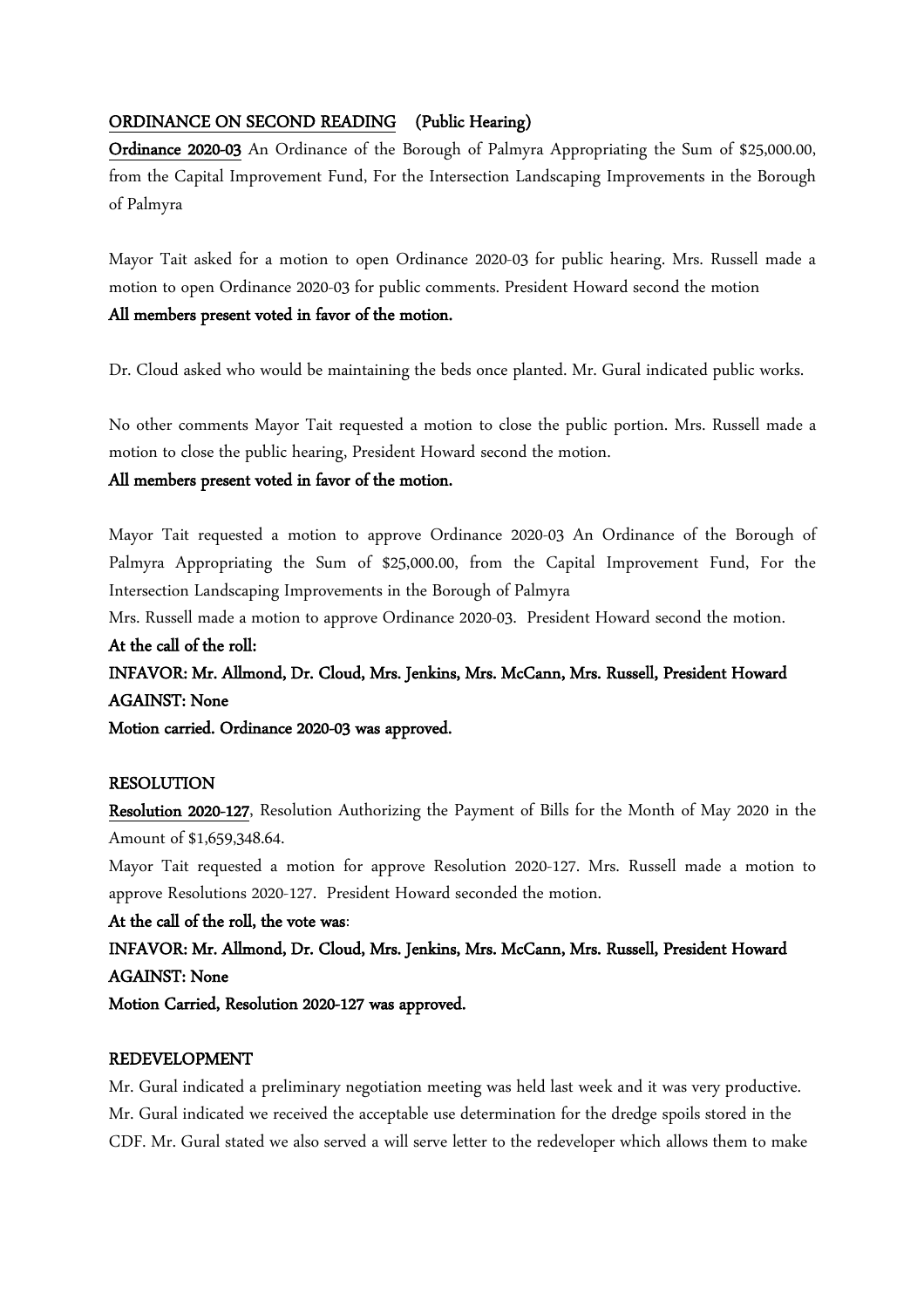connects to our sewer plant. Mr. Rosenberg indicated in the next 60 days or so we will need to discuss some of the fine print of the redeveloper agreement.

Mr. Brewer indicated we obtained title to the 620-622 Highland Avenue property subject to going to the commissioners hearing to determine the value of the property somewhere between the \$135,000.00 and \$300,000.00. Mr. Brewer indicated the deadline for the commissioners to issue their report is August  $14<sup>th</sup>$ , 2020. Mr. Brewer indicated we are still waiting for the hearing date.

## MOTION TO APPROVE TREASURERS REPORT

Mayor Tait requested a motion to approve the Treasurer's Reports for April 2020. Mrs. Russell made a motion to approve the Treasurer's Reports for April 2020. President Howard second the motion.

## At the call of the roll:

## INFAVOR: Mr. Allmond, Dr. Cloud, Mrs. Jenkins, Mrs. McCann, Mrs. Russell, President Howard AGAINST: None

Motion Carried. Treasurers Report was approved.

## DISCUSSION ITEMS

Mr. Gural indicated earlier today we held a staff meeting talking about the possibility of bringing everyone back to work and the staff's comfort level with that. Mr. Gural noted there was also conversation regarding how to safely open to the public and managing social distancing. He indicated we are waiting for the Governor's order to open to the public and those time lines will be driven by that order. Mr. Gural indicated we are currently working from both office and home but the staff is ready to get back. Mayor Tait indicated she has been on many conference calls regarding the reopening of various things and noted everyone should remain vigilant with the social distancing currently in place as we are not thru this yet.

Mayor Tait indicated in regards to public events, the War Memorial Committee has decided to hold the Memorial Day ceremony on YouTube on Memorial Day. There was some additional discussion regarding people at the memorial site. Mayor Tait noted that because the public events budget was cut it is our hope to utilize that \$2,000.00 for the Christmas season event. Mayor Tait indicated she was approached by a parent of a 2020 Class student and they were wondering if they could put up a congratulatory banner in Grove Park and place Graduation Caps stakes with the names of the graduating seniors on each, in the park. Council agreed it was ok. There was some discussion regarding if the students would or wouldn't decorate the hat with their names. Mayor Tait also noted the Police Union donated the money for the caps and banner.

Mayor Tait indicated in council packets they received a letter of recommendation from Chief Pearlman regarding his replacement due to retirement. Mr. Gural indicated that council may wish to begin the process of meeting with potential candidates in regards to those recommendations. Mayor Tait indicated the Public Safety committee will begin to set that process in motion.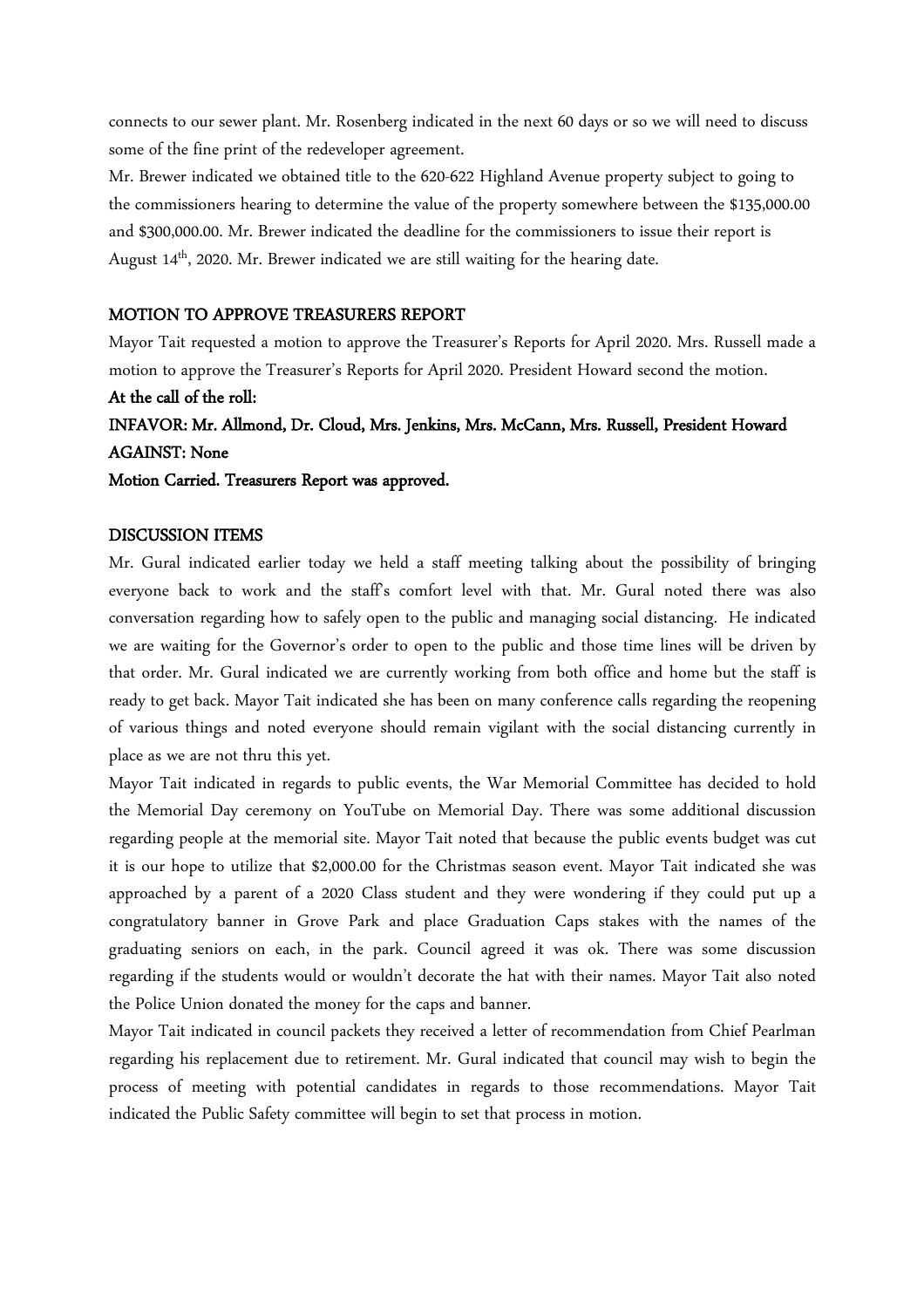Mr. Gural indicated we are waiting for information from the Palmyra Police Association regarding the possibility of extending the current PBA contract for one year due to the current pandemic. He noted he has nothing further to report at this time.

Mr. Gural indicated we received a grant for the road improvement project on 5<sup>th</sup> street. Mr. Gural indicated the school wished to add some additional parking and a drop site in front of the school, however the state indicated they would not pay for anything that was not in the Borough's right of way, so the school would be responsible for paying for those improvements on their property. Mr. Gural stated the school decided not to advance that project at this time, so we will be doing the improvements to only 5<sup>th</sup> Street with no improvements to the school.

Mr. Gural indicated there is a great need to replace the current council and administrative laptops. Mr. Gural noted all are running outdated and unsecure software, indicating Microsoft 7, which is no longer updatable. Mr. Gural indicated there was \$35,000.00 included in the capital budget which we typically do not adopt until later in the summer. Mr. Gural indicated he did not feel it could wait until later in the summer given what we currently have to do with meetings and the ability to safely communicate during this time. Mr. Gural recommended we adopt the fully funded capital ordinance and purchase them thru capital funds and we do it sooner rather than later so we don't experience the security faults which we currently have. After some discussion, council agreed to move forward. Mr. Rosenberg asked if the computers would be purchased via state contract. Mr. Gural indicated yes.

Mr. Gural indicated the US EDA Grant is an opportunity for infrastructure and job creation, he noted Mr. Stock is interested in pursuing the grant and has agreed to pay all fees associated with Mr. Gerkens, our grant writer, applying for it for us. Mr. Stock has indicted it could be used to make the sanitary sewer connection from the other side of Rt. 73.

Mr. Gural stated he was in contact with the YMCA regarding them running the Summer Camp Program they were wishing to run again this year. Mr. Gural indicated he told them that given were we are currently the Borough did not feel that would be possible this year. Mayor Tait indicated that if they ran the program this year we would have to fully clean and sanitize that building every night which we do not have the staff to complete and the cost for hiring a professional service would be astronomical. Mrs. Russell indicated once a day would not be sufficient given what we are currently dealing with. Mayor Tait stated she felt it was in the best interest of the Borough community for the center to remain closed for the summer and in September we would reevaluate and perhaps have guidelines from the State as to how to safely move forward with opening of that building.

## ADMINISTRATOR'S REPORT

Mr. Gural indicated the Gmax Test was competed on the artificial turf field and the field passed. Mr. Gural indicated the test results were passed on to the various organizations utilizing the field by Mrs. Sykes. Mr. Gural indicated there is one area of concern which we will have to consider for replacement.

Mr. Gural indicated that although the primary election, to be held July  $7<sup>th</sup>$ , 2020, will primarily be voted by mail the county is requiring us to open at least one poling location. The county needs to